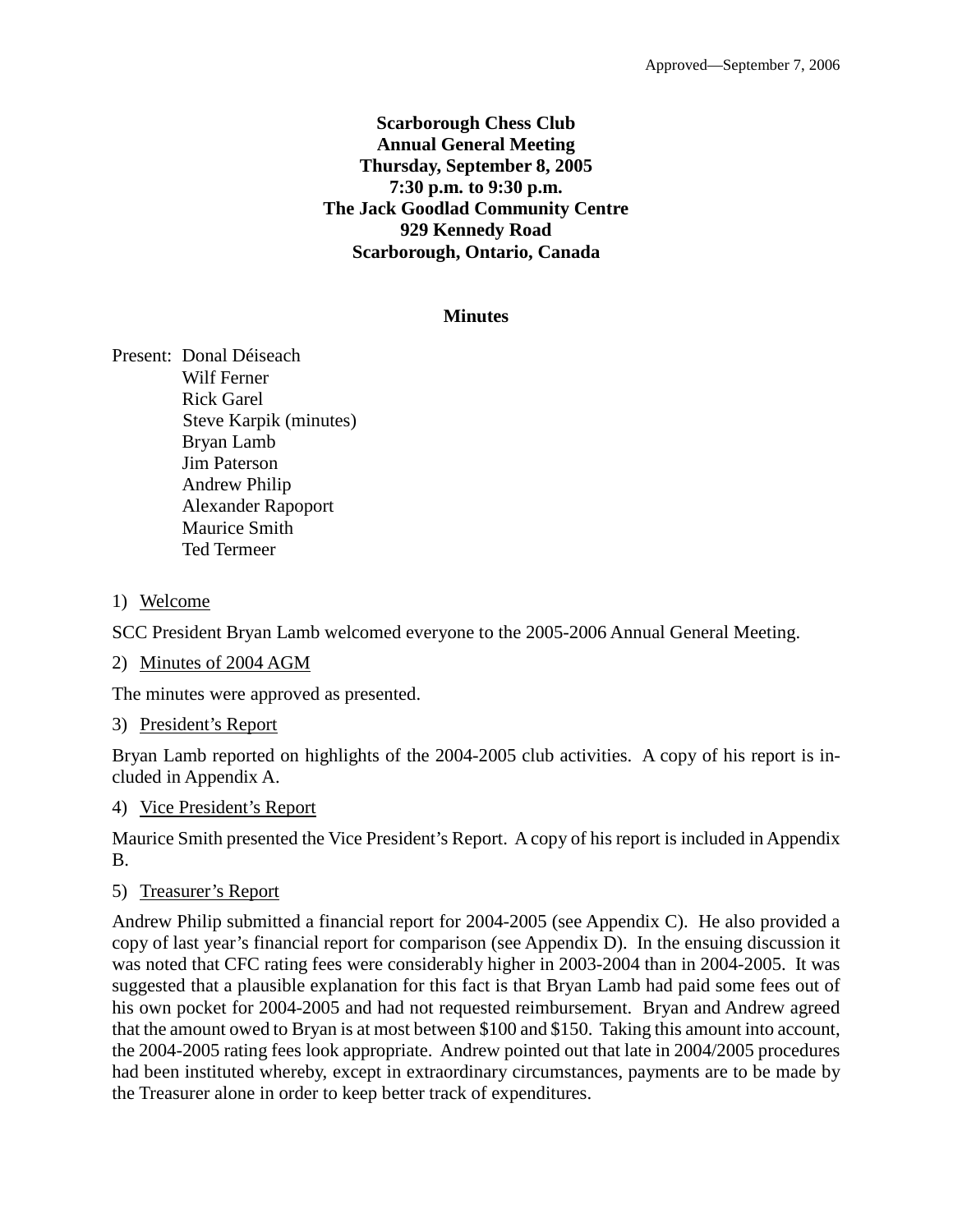The financial report was accepted as presented.

# 6) Secretary's Report

Steve Karpik presented a report from the secretary. Highlights included:

- The web site [\(www.ScarboroughChessClub.ca\)](http://www.scarboroughchessclub.ca/) continued to be an important and effective communication tool for the club.
- Members of the chess community were not only receiving information about the club from the web site, but also from emailing the associated email address [\(info@ScarboroughChessClub.ca\)](mailto:info@ScarboroughChessClub.ca) which was answered by Steve or forwarded on to appropriate club members for response.
- Steve regularly posted announcements of club activities to ChessTalk [\(www.ChessTalk.com\)](http://www.chesstalk.com/) on topics like the Thursday Swiss tournaments, the Active, and our AGM, as well as our new home address when we moved from the Legion to the Goodlad Commmunity Centre.
- An updated brochure was created in time for the Labour Day Open to publicize the club and its activities. Approximately 50 were distributed at the tournament, leaving just over 50 for distribution at other venues.

## 7) Other Business from the Past Year

Wilf Ferner pointed out that the CFC web site had an incorrect address for the club. Steve promised to follow up to get the proper address listed, but noted that he had informed them previously of the club's move to the Goodlad Community Centre.

Wilf also applauded the club for running the CFC-rated weekend tournaments that it organized last year.

8) Election of President

Bryan Lamb was acclaimed as President for 2005-2006.

9) Election of Vice President

Maurice Smith and Rick Garel both stood for election. A secret ballot was held, and Maurice was declared the winner.

10) Election of Treasurer

Andrew Philip was acclaimed as Treasurer for 2005-2006.

11) Election of Secretary

Steve Karpik was acclaimed as Secretary for 2005-2006.

12) Election of Junior Representative

The position of Junior Representative went vacant.

13) Election of Officer-at-Large

Rick Garel was acclaimed as Officer-at-Large for 2005-2006.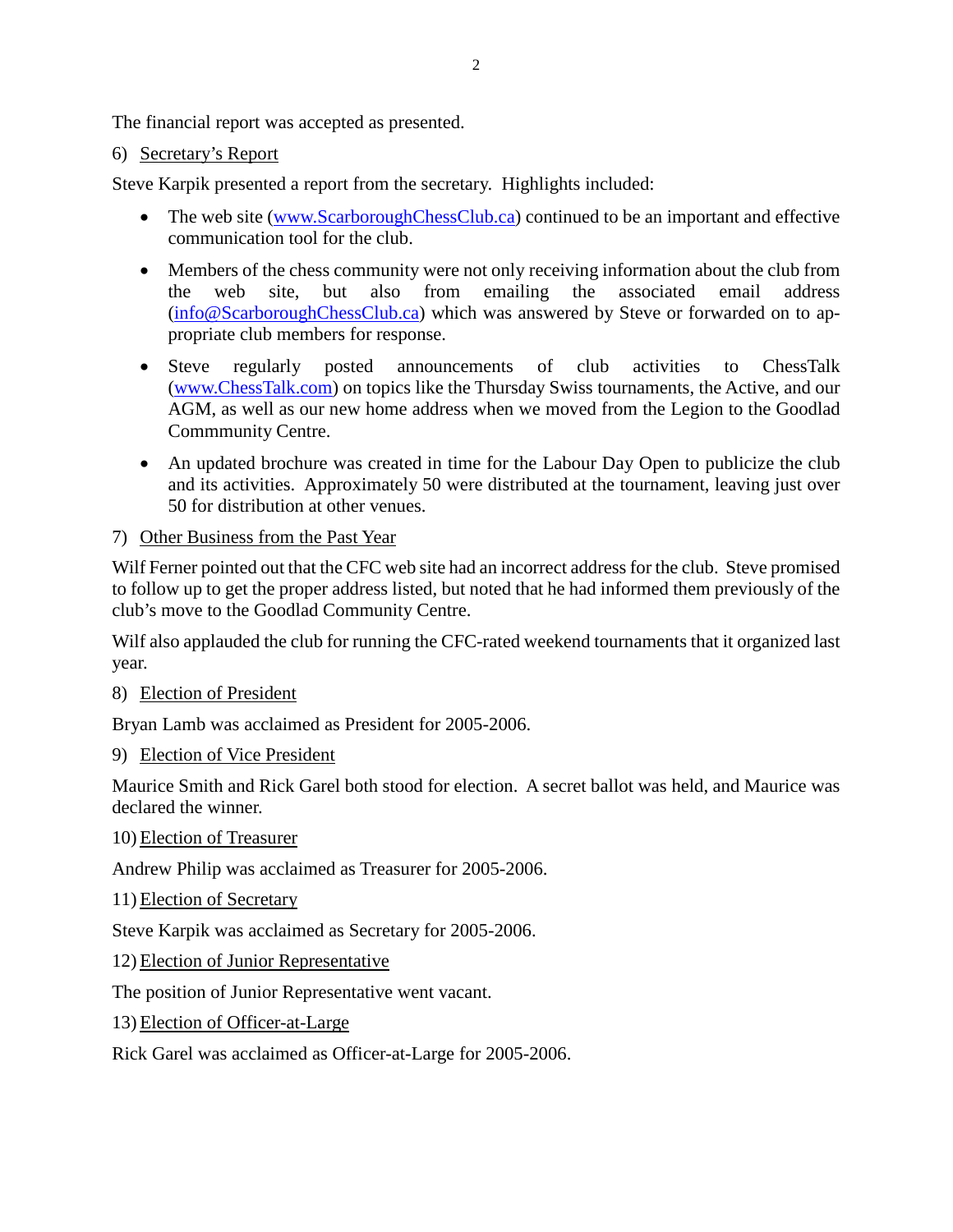#### 14) New Business

## a) GTCL Teams

Over the summer Maurice Smith convinced the GTCL that its form of league play was largely meaningless to most club players in Toronto. Team members frequently were highly rated experts or masters who had no attachment to the club they were representing. Maurice suggested setting up an "Under 2000" league. The GTCL agreed and Maurice offered to create rules for the league. As a result of Maurice's initiative, the GTCL will be running an under 2000 chess league for 2005- 2006. Maurice encouraged club members to become involved with the SCC team. Our Officerat-Large Rick Garel will coordinate the SCC team. A roster will hopefully be set before the end of September 2005. Four players will be required, although more can be on the roster to handle situations when a given player cannot play on a certain night.

b) Club Championship

The 2004-2005 Club Championship was a great success. For the first time in recent memory, the top section of the Club Championship required a \$40 entry fee which was fully diverted to the prize fund for that section. This seemed to create some additional interest in the Club Championship. In 2004-2005, we permitted non-CFC members to join the club for the duration of the tournament at a cost of \$20. Maurice Smith argued that it was unfair to have spots in the top section occupied by individuals who had no real attachment to the club. Maurice proposed that for 2005- 2006, we still permit outsiders to play in our Club Championship, but that they must take out a six-month membership in the club. Maurice also proposed that for 2005-2006, the top three finishers in the reserve section be granted a place in the premier section independent of their ratings. For years after 2005-2006, only the top two from the reserve section will receive this invitation. Both of Maurice's proposals were approved by the membership.

### c) Bryan's Dead Laptop

Bryan announced at the AGM that the laptop that he was using for pairings had died. In the discussion that followed, it was suggested that a new laptop was needed, especially if Bryan might be too busy on certain days to arrive at the club on time to do pairings. A laptop with good pairing software would mean that other members of the Executive could look after pairings for an evening's play. Steve offered to look for a suitable used inexpensive laptop. If a club member couldn't donate one for free, a maximum of \$300 was allocated for this expenditure. This proposal was approved by the members.

### 15) Adjournment

The meeting was adjourned at approximately 9:30 p.m. The next AGM is scheduled for the first Thursday following Labour Day in 2006 (Thursday, September 7, 2006).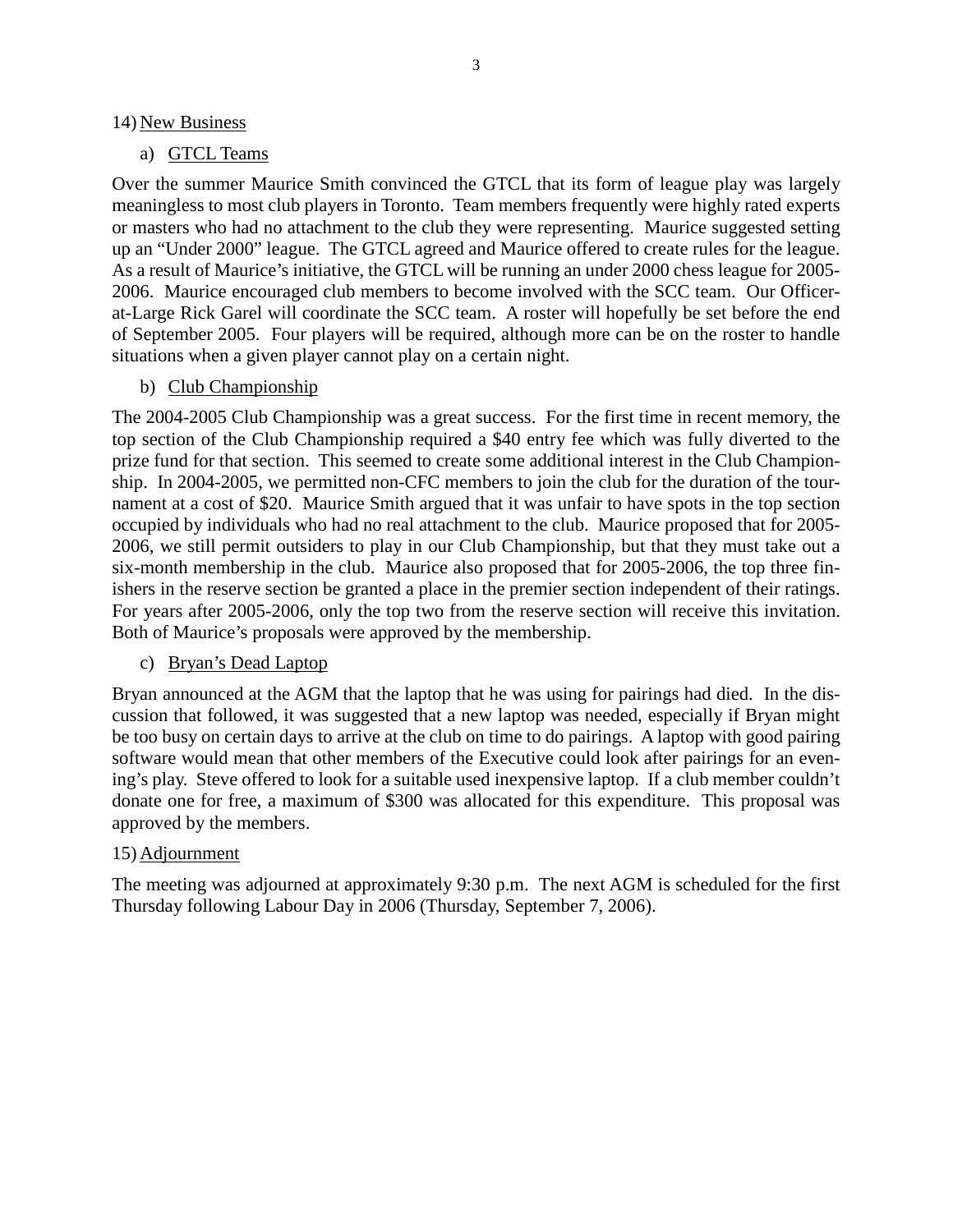#### **Appendix A: SCC President's Report 2004-2005 by Bryan Lamb**

This year, as has been for several years, has seen some changes for the club. We moved again, from the Royal Canadian Legion Hall to the Jack Goodlad Community Centre. Since the year 2000 we have had five different locations of the club and moved five times. We have played in cramped quarters, in unusual locations, with dwindling financial reserves but have survived all this turmoil which would have likely seen the end of many other clubs in similar circumstances. This survival is due to the loyalty of the club's membership and the good leadership of its executive members.

We now find ourselves in a reasonably located, reasonably sized, reasonably priced locale which we hope will be for a reasonable length of time. We are now finally in a position where we can hope for some stability and this past year indicates that with current membership levels, we should be able to rebuild financial stability for the club over the next couple of years.

The outgoing executive (Steve Karpik, Andrew Philip, Maurice Smith) consists of members who have been with the club a long time and who have a great deal of experience on executive boards. The club has been helped to take an important step in the right direction which hopefully can be furthered in the next year. I am happy with the makeup of the executive and welcome their return if they so choose.

The club championship round this year was competitive, with A class, expert level and even master level play. Tying for second were members Imtiaz Husain and Ismail Ibrahim, and somehow I managed to win the event, though several players gave me difficult games including Jim Paterson and two of our young new members last year, Brendan Fan and Matthew Lai. I would support a similar format this year with the added proviso that players in the top section hold a minimum 6 month membership in the club.

One individual the executive thought should be acknowledged formally is Bob Armstrong. Over the last six years he has developed a regular publication, Scarborough Community of Toronto Chess News and Views. With interesting articles and games, tournament reports, Bob has really done an excellent job with this and we appreciate that his work helps give the club another face to the Toronto chess community. Thank you, Bob for all your hard work and we appreciate what you are doing.

I foresee that my association with the Scarborough Chess Club will continue for a long time. However in view of my marriage this past summer it is more difficult to foresee the amount of time I will have to invest in the club in the coming years. I am still prepared to serve the club as its President this year but I may need to rely on some more assistance from other members in the running of the club. In the past year on some occasions when I have been unable to be at the club for the round start, Maurice Smith has filled in to get things running, and when I am able to make it to the club I can close up shop.

There will be more occasions when this will occur in the coming year, but I think there should be at least one other person who is prepared to act as my substitute apart from Maurice.

I trust that the next executive will retain and improve on the commitment to returning this club to stable, consistent and well attended operation.

Respectfully,

Bryan Lamb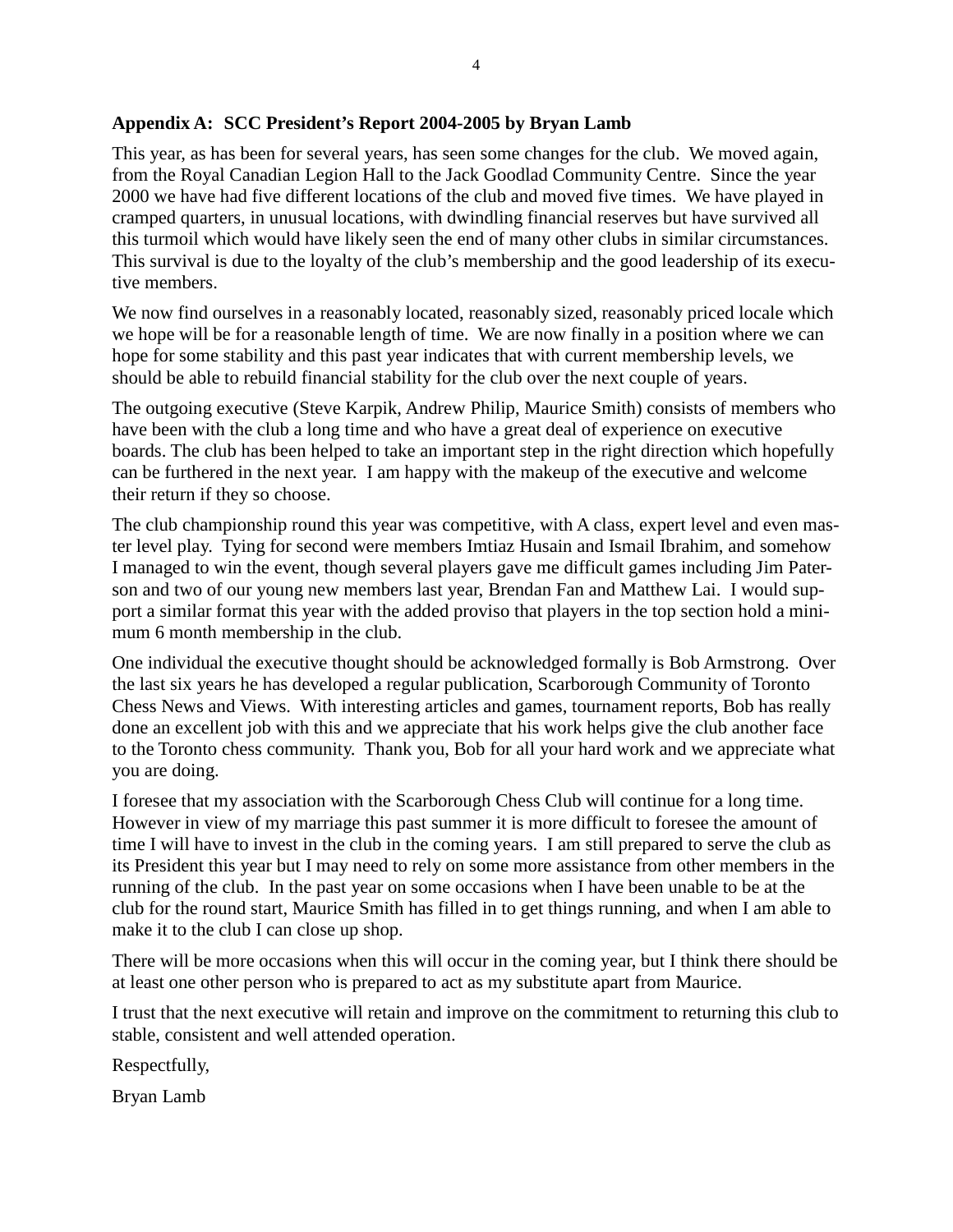### **Appendix B: SCC Vice-President's Report by Maurice Smith**

As Vice-President of the Scarborough Chess Club, my main claim to fame this year was to acquire the Goodlad Community Centre for our club. It started when I contacted my Councillor, Michael Thompson, and advised him that the SCC had been in business for 45 years and needed a new home. Subsequently, a lady who worked for the City out of the McGregor Community Centre called me and said she had a possible site to show me. It was the Goodlad Community Centre, where we are now. The rate was much higher than we could have afforded. I negotiated it down to what we were paying at the Legion, I notified the Executive and we agreed to take it. Subsequently, I have been involved in securing the permit each time one is required, and I also pick up the key each week and open up for the club.

Other than that, the President has asked my opinion on Chess Club matters over the year and I have offered my advice. Also I convened two Executive meetings at my home. It has been a pleasure to work with this Executive.

Maurice Smith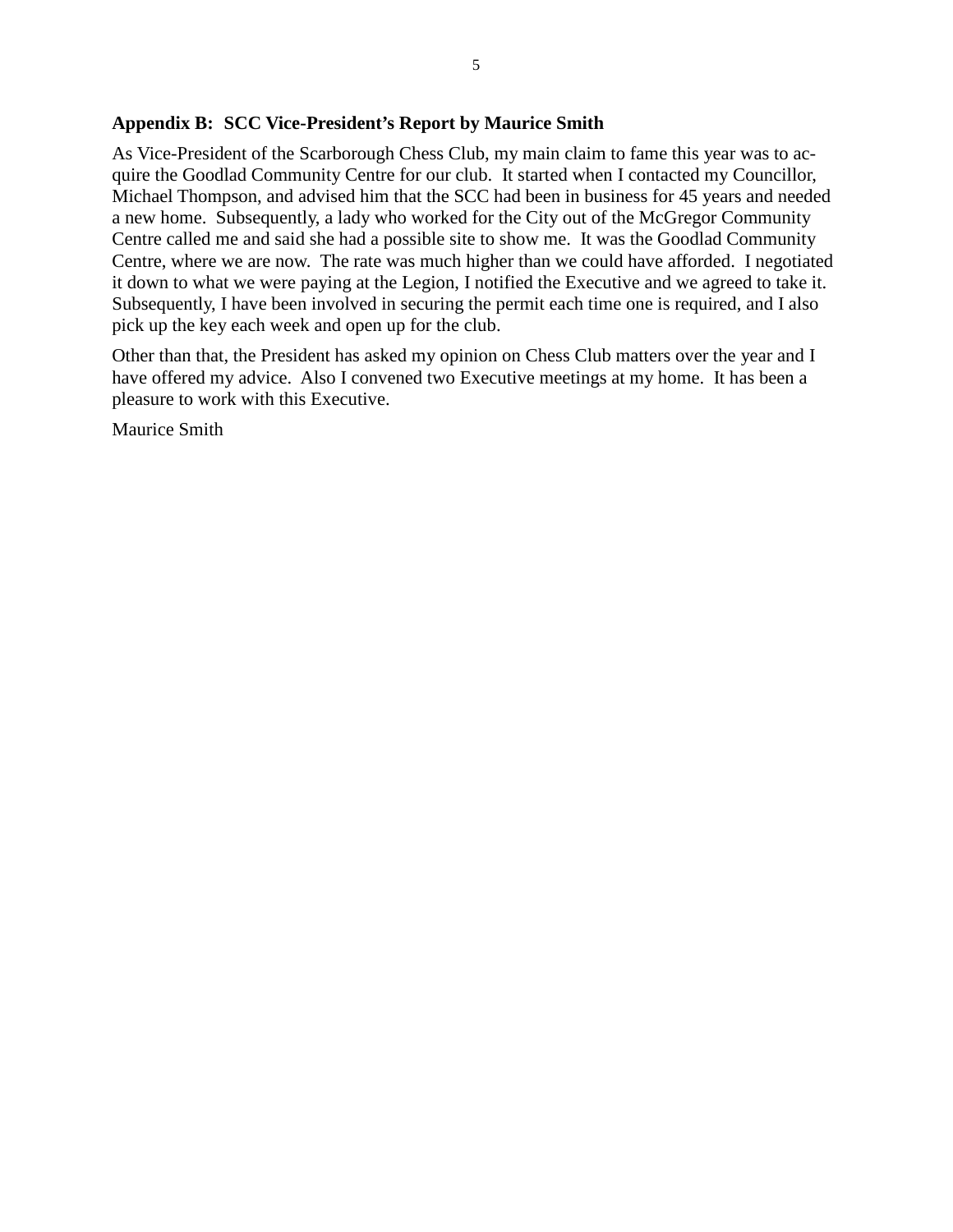| Appendix C: Scarborough Chess Club 2004-2005 Financial Report<br>As of September 8, 2005<br><b>Submitted by Andrew Philip, Treasurer</b> |            |            |
|------------------------------------------------------------------------------------------------------------------------------------------|------------|------------|
| Bank Balance at September 9, 2004:                                                                                                       |            | \$1,364.42 |
| <b>Revenues:</b>                                                                                                                         |            |            |
| Club Memberships                                                                                                                         | \$2,695.00 |            |
| <b>Tournament Fees</b>                                                                                                                   | 648.00     |            |
| CFC Rebates 14.40                                                                                                                        |            |            |
| <b>Total Revenues</b>                                                                                                                    | \$3,357.40 |            |
|                                                                                                                                          |            |            |
| <b>Expenses:</b>                                                                                                                         |            |            |
| Rent<br>\$1,640.00                                                                                                                       |            |            |
| <b>Tournament Prizes</b>                                                                                                                 | 375.00     |            |
| <b>CFC Rating Fees</b>                                                                                                                   | 189.00     |            |
| <b>SCC Website/Brochures</b>                                                                                                             | 163.43     |            |
| <b>Total Expenses</b>                                                                                                                    | \$2,367.43 |            |
|                                                                                                                                          |            |            |
| <b>Net Income:</b>                                                                                                                       | \$989.97   |            |
| <b>Bank Balance at July 29, 2005:</b>                                                                                                    |            | \$2,354.39 |

### **Treasurer's Opinion**

Our financial position has strengthened considerably over the last year. Net income was much stronger than in the previous season. Revenues from memberships declined, but the shortfall was more than made up in tournament fees. On the operating expense side, we saved nearly \$200 on rent expenses over the prior year. We also had no equipment expenditures this year. Rating fee expenses were down considerably compared to last year which warrants further investigation with the club manager.

Even with this improved financial position, we should remain aware of the risk for potential expense increases, particularly in the area of hall rental. I see no justification for a membership fee increase or decrease at this time, although this decision ultimately lies with the members and the new executive.

Andrew Philip, Treasurer

September 8, 2005